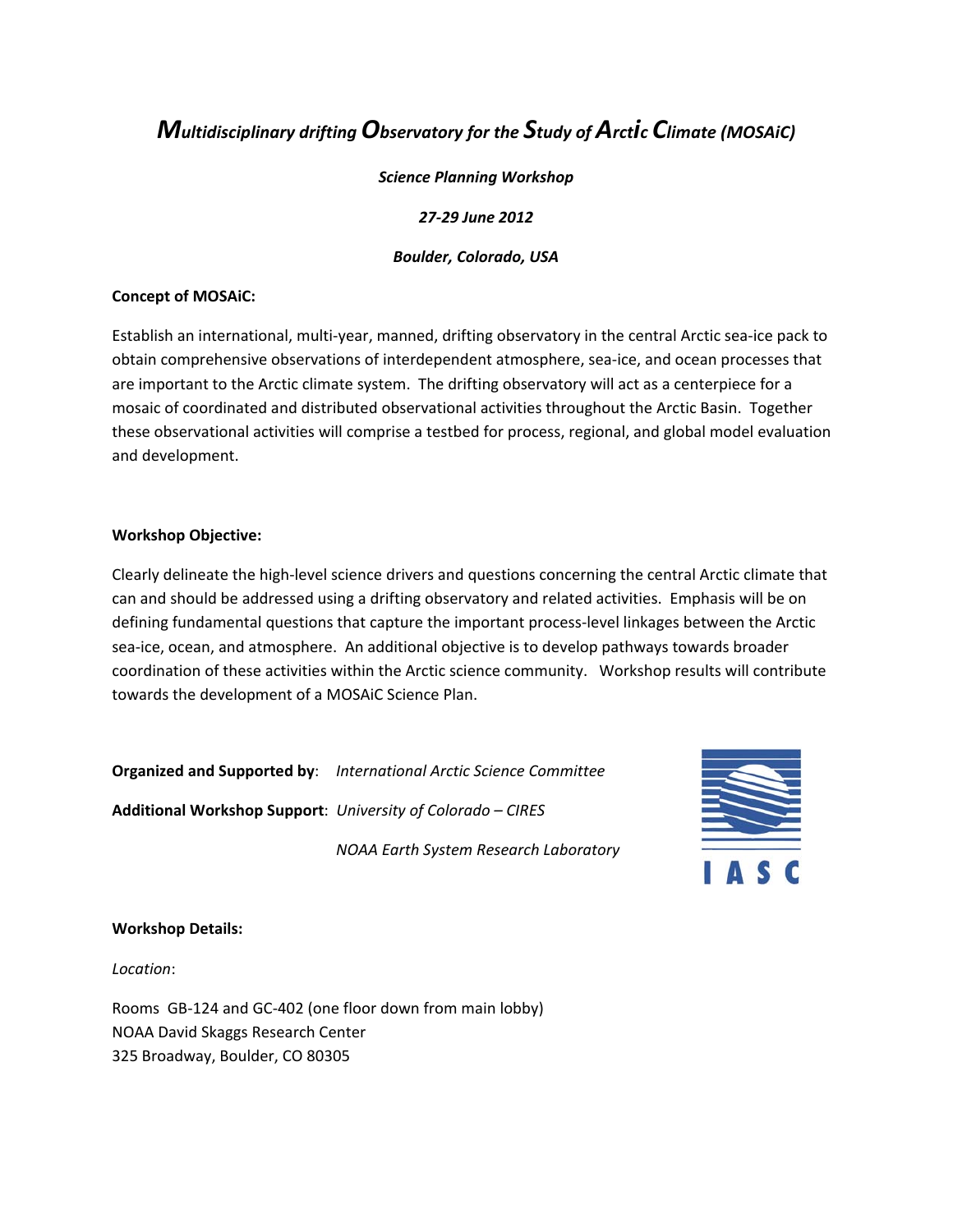*Science Planning Workshop, 27‐29 June 2012, Boulder, CO*

#### **DRAFT AGENDA**

## *Wednesday, 27 June 2012: Room GB‐124*

## *Please try to arrive on site by 13:00 to allow for sufficient check in time.*

| 13:30-14:00 | Welcome and General Workshop Overview - Matthew Shupe                            |
|-------------|----------------------------------------------------------------------------------|
|             | Establish workshop objectives; Background on prior planning activities;          |
|             | Acknowledge support of IASC and others; Structure of meeting and associated      |
|             | logistics; Introduction of participants; Charge to participants                  |
|             |                                                                                  |
| 14:00-14:30 | Science Driver Overview - Ola Persson                                            |
|             | Broadly paint the picture of the system as a whole and motivate the need to      |
|             | study the system as a whole; Indicate that there has been a great lack of        |
|             | observations in the central Arctic; Outline the very top-level difficulties with |
|             | modeling the system as a whole                                                   |
| 14:30-15:45 | <b>Science Discipline Overviews - Atmosphere</b>                                 |
|             | What are the primary science questions? What has past work shown us?             |
|             | Model perspectives and needs. What specific observations are needed?             |
|             | Presentation #1: Michael Tjernström - 30 min                                     |
|             | Presentation #2: John Walsh - 30 min<br>$\bullet$                                |
|             | Questions/discussion - 15 min                                                    |
|             |                                                                                  |
| 15:45-16:15 | <b>Break - Beverages and light refreshments</b>                                  |
| 16:15-17:30 | Science Discipline Overviews - Sea-Ice                                           |
|             | What are the primary science questions? What has past work shown us?             |
|             | Model perspectives and needs. What specific observations are needed?             |
|             | Presentation #1: Don Perovich - 30 min                                           |
|             | Presentation #2: Sebastian Gerland - 30 min<br>$\bullet$                         |
|             | Questions/discussion - 15 min<br>$\bullet$                                       |
| 17:30-17:45 | Wrap up, Logistics, Establish tomorrow's plan                                    |
| 17:45       | Adjourn                                                                          |
|             |                                                                                  |
| 19:00       | <b>Workshop dinner</b>                                                           |
|             | Joint with Arctic Boundary Layers Workshop                                       |
|             | Gold Hill Inn, 401 Main St. Gold Hill, Colorado                                  |
|             | Charter bus pickup 6 pm at NOAA and 6:15 pm at hotels                            |
|             | Return by about 10 pm                                                            |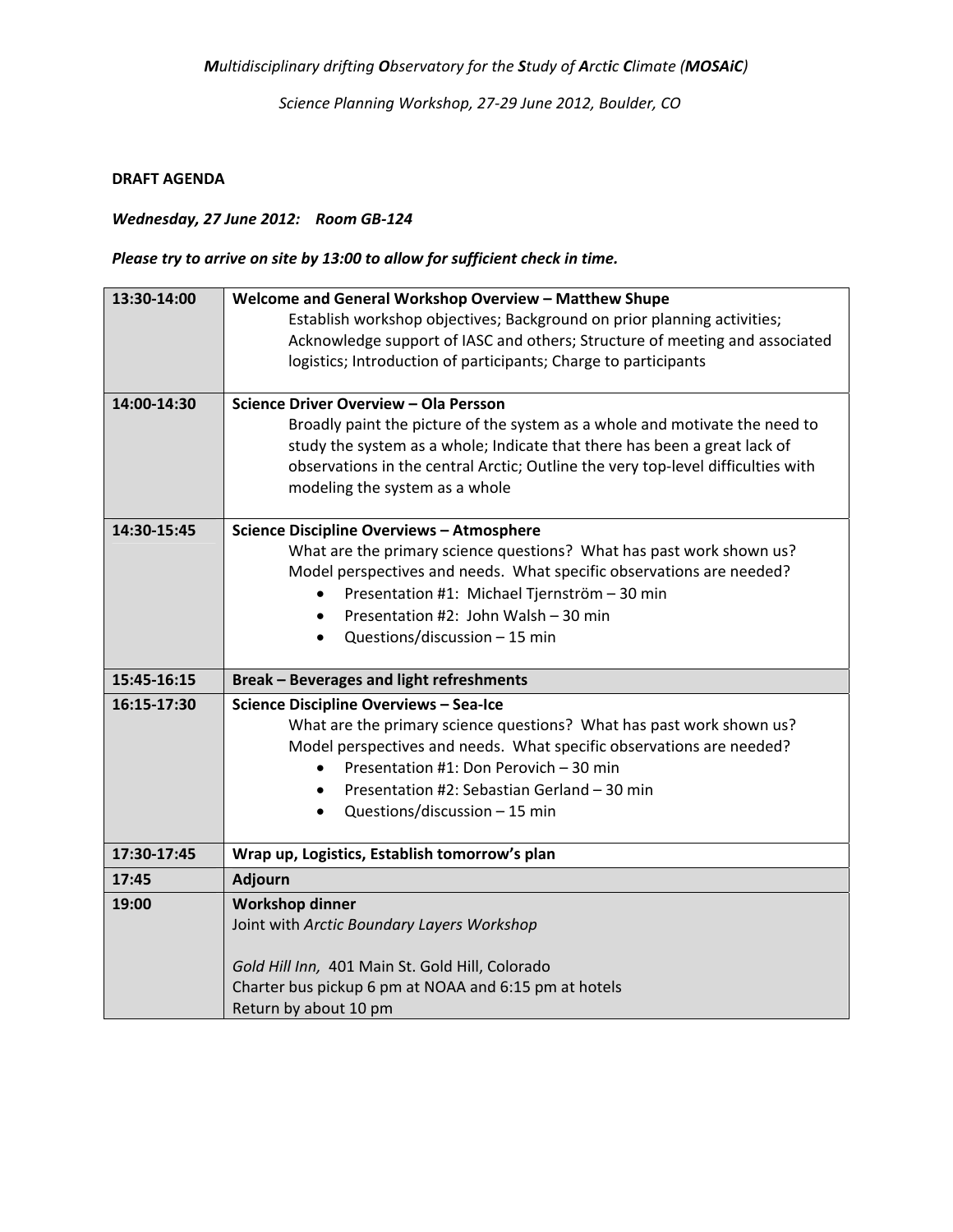*Science Planning Workshop, 27‐29 June 2012, Boulder, CO*

## *Thursday, 28 June 2012: Room GC‐402*

| 08:30-09:45 | <b>Science Discipline Overviews - Ocean</b>                                       |
|-------------|-----------------------------------------------------------------------------------|
|             | What are the primary science questions? What has past work shown us?              |
|             | Model perspectives and needs. What specific observations are needed?              |
|             | Presentation #1: Craig Lee - 30 min<br>$\bullet$                                  |
|             | Presentation #2: Jinping Zhao - 30 min<br>$\bullet$                               |
|             | Presentation #3: Christine Michel - 30 min (Biological Focus)                     |
|             | Questions/discussion $-15$ min                                                    |
|             |                                                                                   |
| 09:45-10:15 | <b>Break - Beverages and light refreshments</b>                                   |
| 10:15-11:30 | <b>Plenary Discussion</b>                                                         |
|             | General discussion                                                                |
|             | Other disciplines and/or scientific linkages to consider<br>$\bullet$             |
|             | Report from Russian colleagues<br>$\bullet$                                       |
|             | Breakout session structure and objectives, identify rapporteurs<br>$\bullet$      |
| 11:30-13:00 | Lunch                                                                             |
| 13:00-15:00 | <b>Breakout Sessions: Individual Disciplines in parallel</b>                      |
|             | Identify highest level science questions and links to other disciplines           |
|             | Discuss specific observational needs within discipline (although not<br>$\bullet$ |
|             | "implementation") and links to others                                             |
|             | Rapporteur collects ideas in slide form for presentation.                         |
| 15:00-15:30 | <b>Break - Beverages and light refreshments</b>                                   |
| 15:30-17:00 | Breakout Sessions: Individual Disciplines in parallel (continued)                 |
| 17:00-17:30 | Plenary Session - Wrap up and plan for tomorrow                                   |
| 17:30       | <b>Adjourn</b>                                                                    |